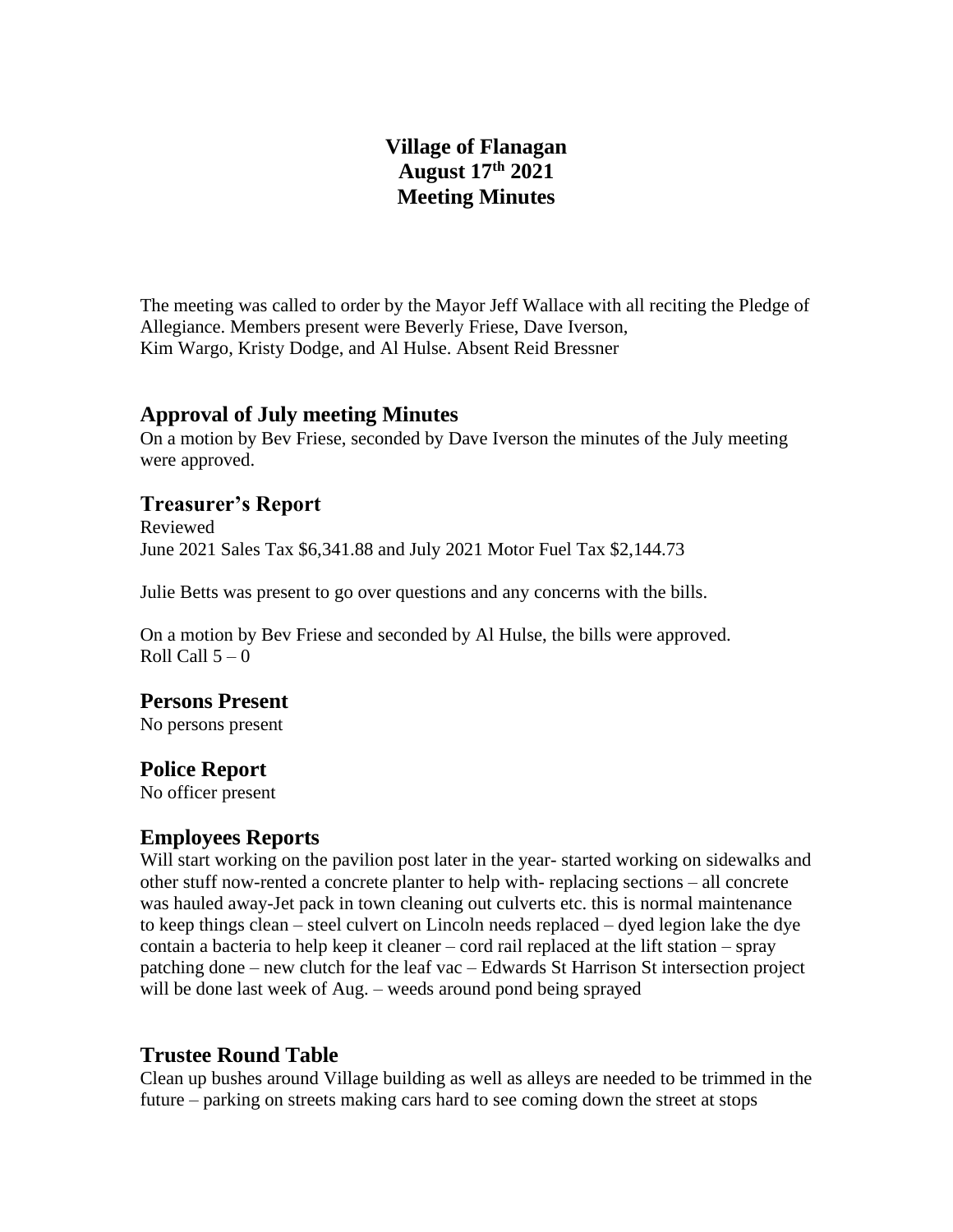## **President's Comments**

Nothing to report

### **Streets and Ally Committee**

Future coal patching or seal coating on streets needs to be done for the future

#### **Personnel Committee**

Marty to start being in office 8am-12pm then working outside the building

### **Zoning/Building/Ordinance Committee**

207 N Jefferson St vacant building that is uninhabitable-dangerous-roped off

### **F.I.T. Team**

Nothing to report

### **Open Business**

Utility Rates were discussed and proposals were given to show rates of water and sewer current and after being increased – currently 525 meters

Current rates - Water - \$16.05 first 1000 gallons \$4.20 each 1000 after

Sewer - \$8.00 first 1000 gallons \$2.95 each 1000 after

Proposal rates – Water \$17.05 first 1000 gallons \$4.20 each 1000 after

Sewer \$9.00 first 1000 gallons \$2.95 each 1000 after

\$7.50 meter service charge each month

Cash only excepted during office hours Monday-Friday 8am-12pm – no cash in drop box Revisit every year after

On a motion by Dave Iverson, seconded by Kirsty Dodge to make the ordinance and vote for approval next meeting in September.

Roll Call  $5 - 0$  absent Reid Bressner

### **New Business**

Building Code – Ordinance 10-04 – updated from 2009 On a motion to adapt ordinance by Dave Iverson, seconded by Kristy Dodge, the new building code was approved Roll Call 5 – 0 absent Reid Bressner

Public Nuisance Ordinance unavailable at this time – next meeting in September

Rules and Regulations on Pools – house in question up on code - possible in future new regulations

Annual Budget and Appropriation Ordinance 21-03 reviewed On a motion by Kim Wargo, seconded by Al Hulse was approved. 5 – 0 passed absent Reid Bressner